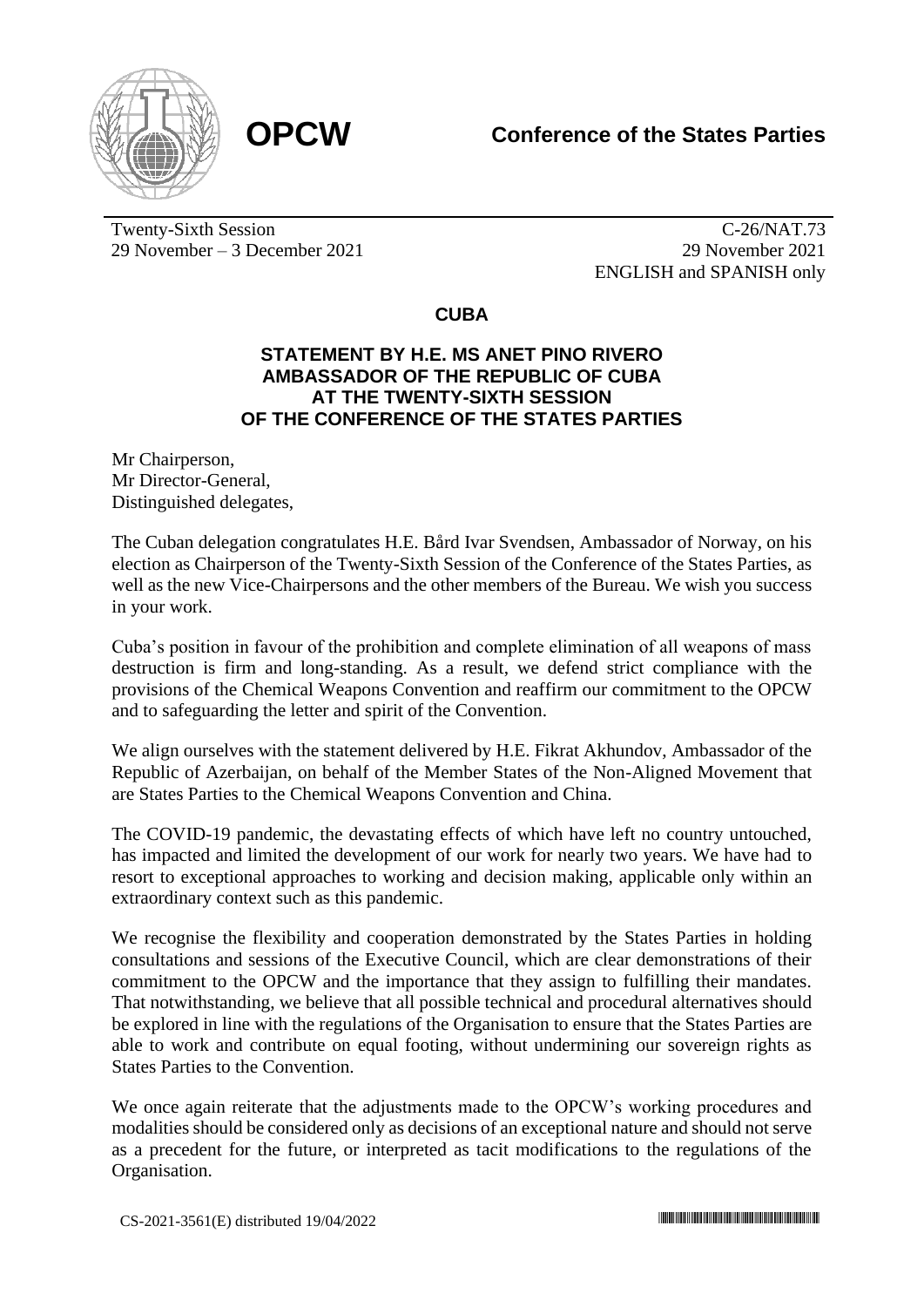C-26/NAT.73 page 2

We insist on the importance—even in these circumstances—of putting into place all the conditions for the full, effective, and non-discriminatory implementation of all the provisions of the Convention. Strengthening all the facilitations, which assess matters of special importance for the future of the Organisation, is an important tool that should continue to be enhanced.

The gradual improvement of working methods and the observance of existing procedures by the regulatory bodies, in accordance with the letter and spirit of the Convention, are also goals that we should strive to meet. This will allow us to boost inclusion and transparency, while avoiding the politicisation of the Organisation's discussions in a way that will help to restore the practice of consensus-based decision making.

With regard to the progress made in the destruction of the chemical weapons programme since the last Conference, we reiterate the need for the United States—the only possessor State to comply with its destruction plans in an expedited and safe manner, in line with what is stipulated in the Convention, its Verification Annex, and the relevant decisions adopted by the States Parties. There is not much time left before 2023. We hope that this country will fulfil its commitment and that it will be able to announce the definitive destruction of its entire arsenal at the Fifth Review Conference.

We recognise the cooperation maintained by the Syrian Arab Republic with the Technical Secretariat concerning the destruction of its chemical weapons and production facilities. We welcome the important efforts made towards resolving outstanding issues over recent months and the progress achieved. We reiterate that any interaction with this State Party, just like any other, should be conducted without any external interference and with full respect for its sovereignty and territorial integrity, as well as with the agreement of its legitimate authorities.

We must avoid the growing trends to contaminate and extend the mandate of the Convention with the implementation of initiatives that go far beyond it and that do not have a consensus among the States Parties and that, at the very least, require extensive discussion.

With regard to the Organisation's Programme and Budget for the years 2022 – 2023, we reiterate the need to adopt separate decisions for each of the budget items in accordance with the OPCW Financial Regulations. This has been the practice for over 20 years, not the adoption of a single omnibus decision, which includes issues of distinct nature and scope, both procedural as well as substantive matters. We reaffirm the need to observe the regulations and existing practices for essential issues such as this, while underscoring that a consensus cannot be used to impose decisions that do not have the support of all States Parties. We note with great concern the continued decrease in the financial resources assigned to international cooperation.

The establishment of a number of funds and special accounts is an issue that should be analysed in future and should be overseen by the regulatory bodies through the development of guidelines for their establishment and administration, which will provide greater transparency and responsibility for all States Parties.

Progress towards the universality of the Convention achieved by the majority of developing countries confirms the need to move forward with the establishment of an integral approach in the field of international cooperation and assistance for the present and future of the OPCW, given the tangible benefits for all States Parties.